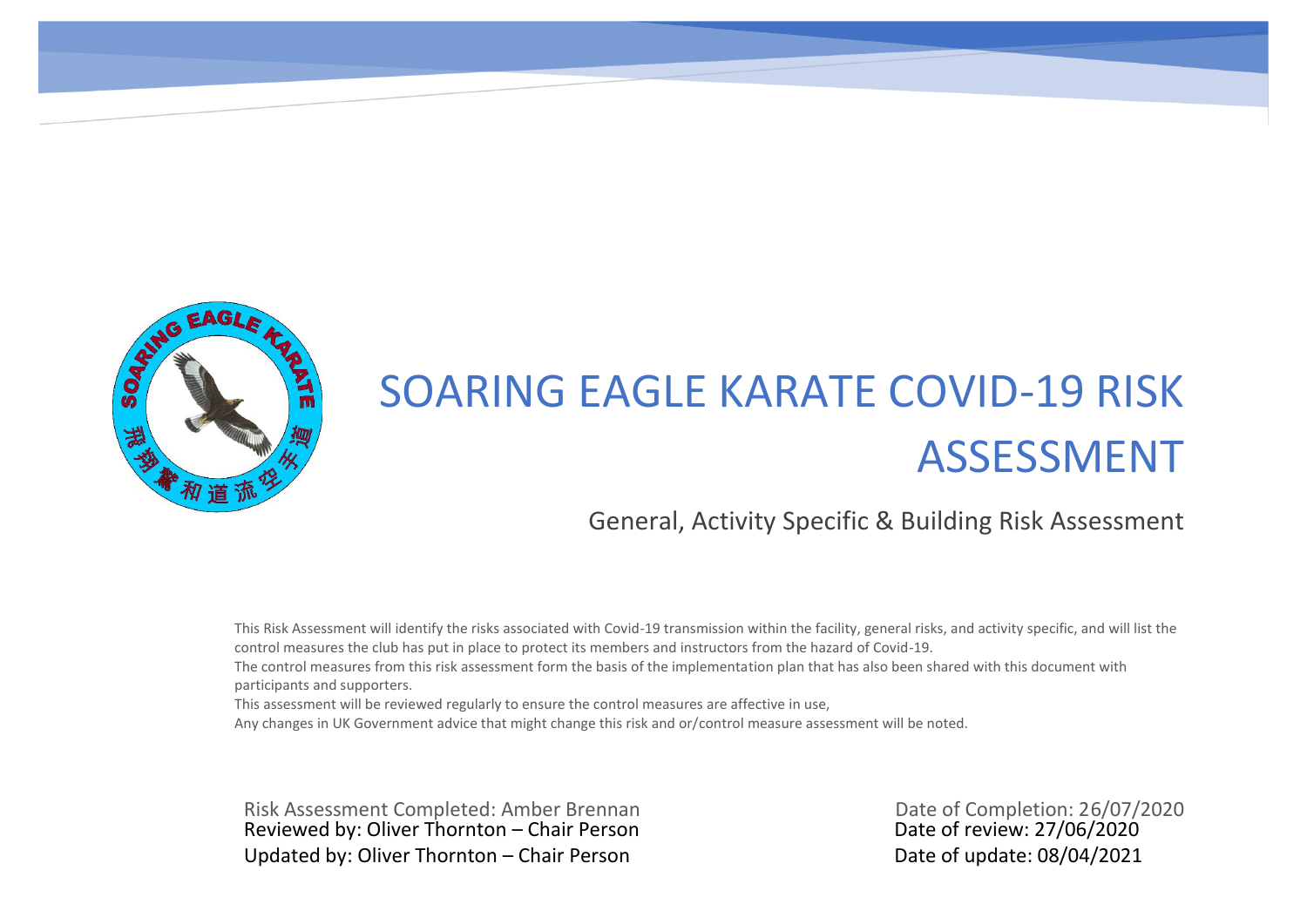| Soaring Eagle Karate General Covid-19 Risk Assessment                        |                                |                                                                                                                                                                                                                                                                             |                                                                                                                         |                                          |  |
|------------------------------------------------------------------------------|--------------------------------|-----------------------------------------------------------------------------------------------------------------------------------------------------------------------------------------------------------------------------------------------------------------------------|-------------------------------------------------------------------------------------------------------------------------|------------------------------------------|--|
| Hazard                                                                       | Who might be<br>harmed?        | Is the risk adequately controlled?                                                                                                                                                                                                                                          | What further action is<br>necessary to control the<br>risk?                                                             | Who is responsible<br>for those actions? |  |
| <b>Members</b><br>unaware of virus<br>controls                               | Members &<br>guardians         | Communications with new procedures sent out before classes<br>restart via email<br>Maintain 2m distance in all directions from other people by using<br>floor markings.                                                                                                     | Any updates to guidance<br>(association/government)<br>will be sent via email to<br>all members as updates<br>are given | Head coach                               |  |
| Venue too full for<br>adequate social<br>distancing                          | Members                        | Booking system used to attend classes or invitation only training                                                                                                                                                                                                           | None                                                                                                                    | <b>Head Coach</b>                        |  |
| Staff unaware of<br>new virus<br>controls                                    | Staff/Coaches                  | Training given for coaches on new procedures to control the virus                                                                                                                                                                                                           | None                                                                                                                    | <b>Head Coach</b>                        |  |
| Risk of infection<br>from travel<br>to/from classes                          | Members,<br>guardians, coached | Suggest use of private cars, walking, cycling. Minimise use of public<br>transport and lift sharing.                                                                                                                                                                        | None                                                                                                                    | Head Coach &<br><b>Members</b>           |  |
| Personal<br>equipment<br>causes additional<br>contact areas for<br>infection | Members & Coaches              | Equipment to be cleaned after use using appropriate cleaning<br>products.<br>Members requested to only bring essential personal items.                                                                                                                                      | None                                                                                                                    | Head Coach &<br><b>Members</b>           |  |
| Members need<br>water                                                        | <b>Members</b>                 | All water bottles must be labelled and kept with any essential<br>personal items on designated surfaces. Sessions are designed to<br>minimise the need to drink until leaving but is available to obtain if<br>needed (Shorter sessions that should not over-exert members) |                                                                                                                         |                                          |  |
| Cash payments<br>spread<br>contamination                                     | Members/Guardians<br>& Coaches | Only contactless payments, or online payments are permitted. No<br>cash payments will be accepted.                                                                                                                                                                          | None                                                                                                                    | Coaches                                  |  |







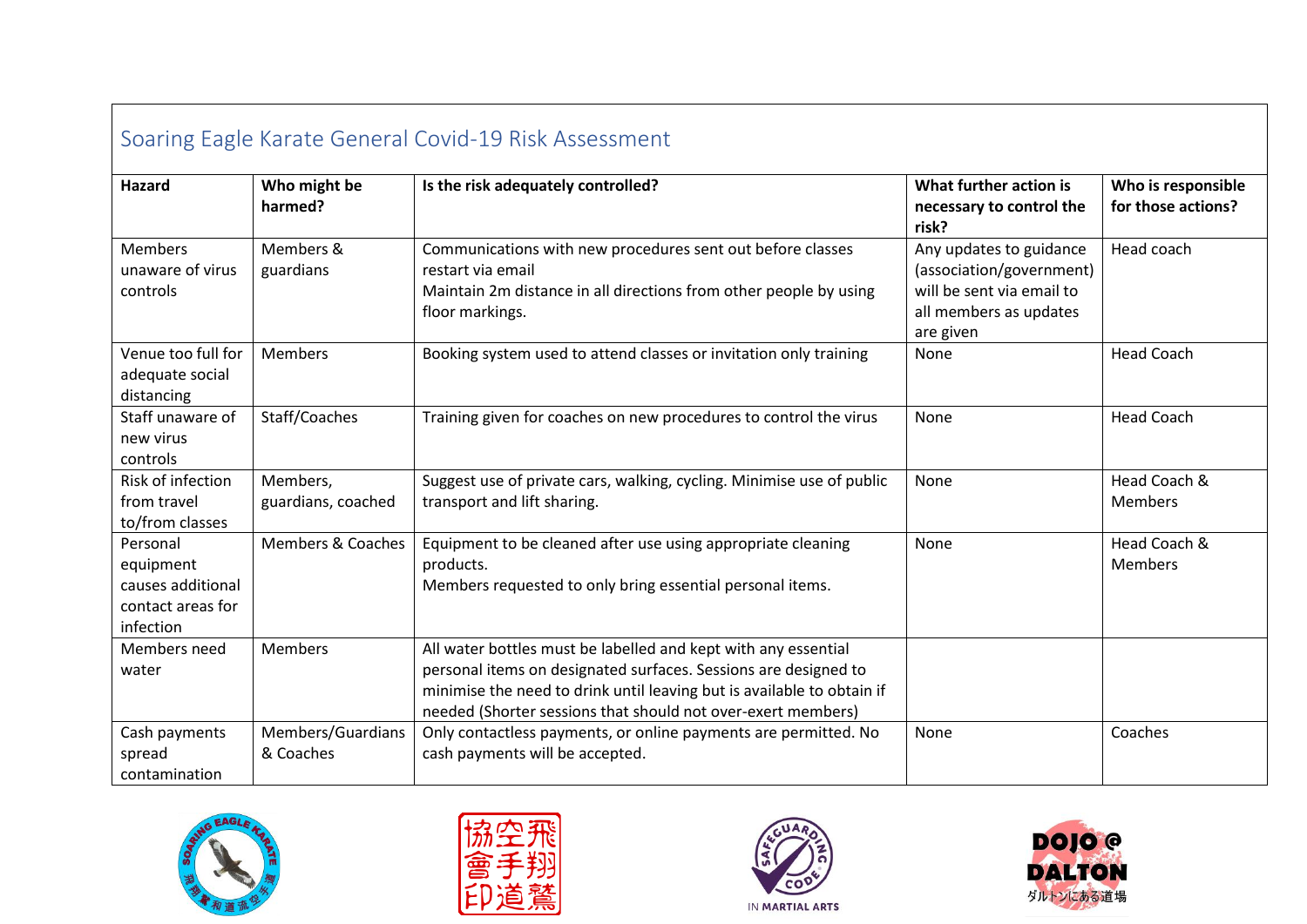| Members may       | <b>Members</b>               | Hand sanitising stations have been installed and clearly signposted.    | None | <b>Members &amp; Coaches</b> |
|-------------------|------------------------------|-------------------------------------------------------------------------|------|------------------------------|
| arrive with       |                              | All members and guardians are directed to use stations on entry and     |      |                              |
| contaminated      |                              | exit to the venue and training area                                     |      |                              |
| hands             |                              |                                                                         |      |                              |
| Doors to training | <b>Members &amp; Coaches</b> | All doors leading to the training area will be open. Changing rooms     | None | <b>Head Coach</b>            |
| areas and         |                              | are available for use, but use should be minimised. Members             |      |                              |
| changing rooms    |                              | directed to arrive ready to train.                                      |      |                              |
| spread            |                              |                                                                         |      |                              |
| contaminations    |                              |                                                                         |      |                              |
| Use of toilets    | Members & Coaches            | Use of facilities limited to one at a time use. Wipes are provided      | None | Members & coaching           |
| increases risk of |                              | within the facilities so that members can wipe down all touched         |      | staff                        |
| infection         |                              | surfaces and clean hands with sanitiser on returning. Bin provided      |      |                              |
|                   |                              | outside to ensure outer door handle is sanitised. Between classes,      |      |                              |
|                   |                              | facilities will also be cleaned if used in session.                     |      |                              |
| Social distancing | <b>Members</b>               | During training for U18s social distancing is not required, adults will | None | <b>Head Coach</b>            |
| measures not      |                              | be reminded to maintain 2m distance.                                    |      |                              |
| clear             |                              |                                                                         |      |                              |
| Spectators        | Members &                    | No spectators will be permitted in classes. All guardians will be       | None | Coaches                      |
|                   | Guardians                    | required to drop any members in their care at the door where a          |      |                              |
|                   |                              | coach will receive them and direct them to their designated training    |      |                              |
|                   |                              | area.                                                                   |      |                              |
| Members in        | <b>Members</b>               | Training sessions are now capped at 15 people not including             | None | Coaches & members            |
| contact with lots |                              | coaches. Where members are from the same household, it is               |      |                              |
| of people from    |                              | requested they attend the same training session unless it is an adult   |      |                              |
| the club.         |                              | only class.                                                             |      |                              |
| Floors and        | <b>Members</b>               | Mats will be cleaned before and after classes using specialist floor    | None | <b>Coaches &amp; Members</b> |
| training mats     |                              | cleaning devices.                                                       |      |                              |
| infected          |                              |                                                                         |      |                              |
| Touching          | Members & coaches            | Hand sanitiser is available at designated stations. Specific areas will | None | <b>Coaches &amp; Members</b> |
| surfaces          |                              | be given for members to leave personal effects to minimise cross-       |      |                              |
|                   |                              | contamination.                                                          |      |                              |
|                   |                              |                                                                         |      |                              |







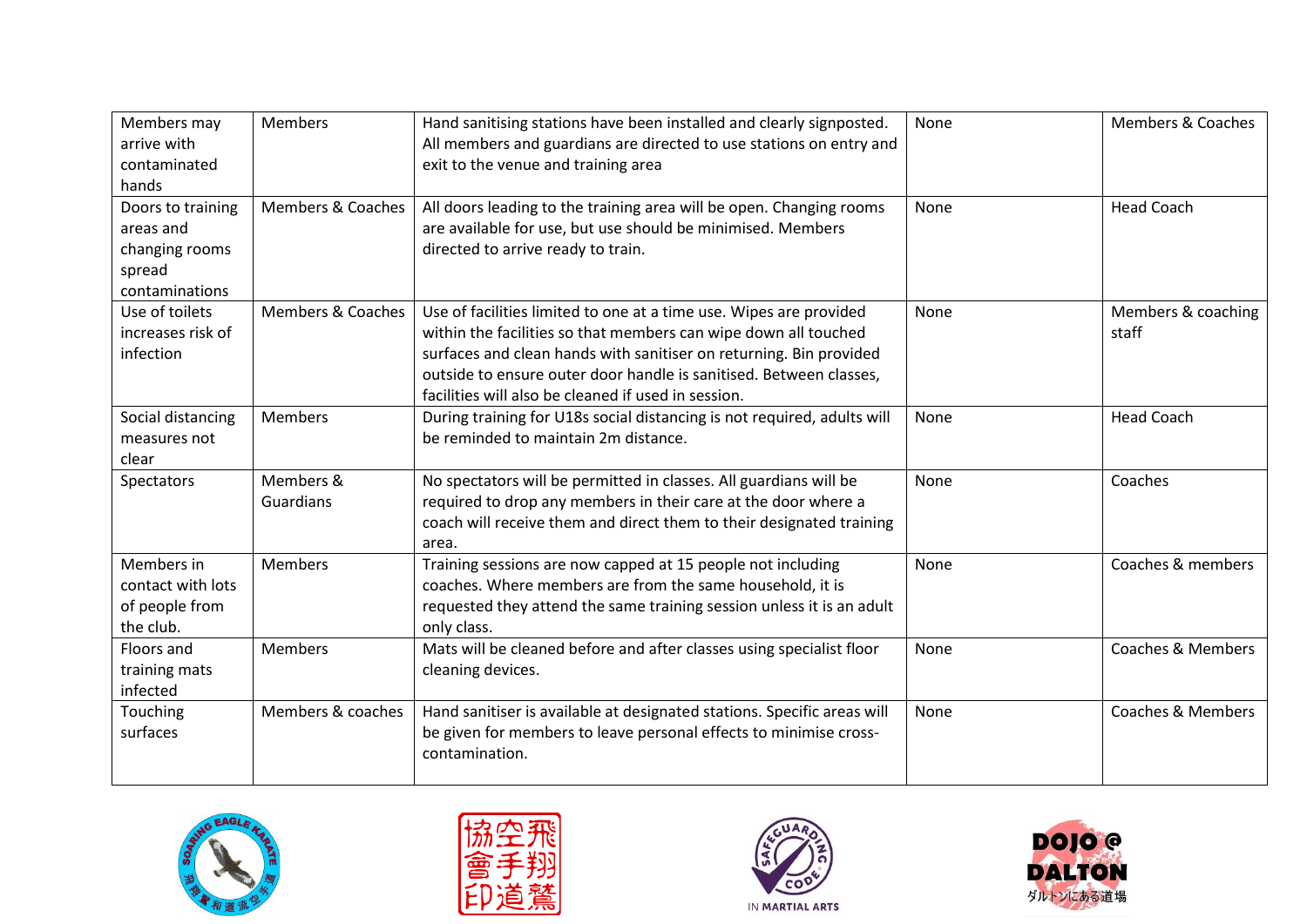| PPE requested        | Members & coaches  | Masks: Instructors & members may wear their own masks if they           | None | <b>Coaches &amp; Members</b> |
|----------------------|--------------------|-------------------------------------------------------------------------|------|------------------------------|
|                      |                    | wish, provided they are taken with them when they leave to dispose      |      |                              |
|                      |                    | of. Masks are not mandatory, wearing for equipment holding will         |      |                              |
|                      |                    | follow EKF guidance                                                     |      |                              |
|                      |                    | Gloves: Evidence has suggested gloves can increase contamination        |      |                              |
|                      |                    | and so it is requested members and staff use the hand sanitiser         |      |                              |
|                      |                    | provided. Use of gloves for equipment use will follow EKF guidance      |      |                              |
| Members entry        | <b>Members</b>     | On exit all members must use hand sanitiser provided. Members           | None | Member & guardians           |
| and exit increases   |                    | will follow the outlined entry and exit procedures as communicated      |      |                              |
| contact risk         |                    | in advance of training. Only essential possessions brought to           |      |                              |
|                      |                    | training and left on designated surfaces that are cleaned before and    |      |                              |
|                      |                    | after use and must be taken with them when leaving the venue.           |      |                              |
|                      |                    | Members leave immediately where pickup is not required, or              |      |                              |
|                      |                    | queues using the social distance markings on the floor.                 |      |                              |
| Member pick-ups      | Members,           | Guardians must inform instructors in advance if they are to be          | None | Head coach,                  |
| are late             | guardians, coaches | unforeseeably late. The members this affects will be put to the back    |      | guardians                    |
|                      |                    | of the socially distanced queue and wait till pick up arrives. All      |      |                              |
|                      |                    | members under 18 must be collected due to safe-guarding risks.          |      |                              |
| Waste disposal       | Coaches & members  | All bins will be emptied at the end of each teaching day. All bins will | None | Head coach,                  |
|                      |                    | have lids to contain any potential contaminants and hand sanitiser      |      | members.                     |
|                      |                    | must be used after using a bin.                                         |      |                              |
| Track & trace        | Members,           | Attendees contact details will be passed to Track & Trace if            | None | Head coach,                  |
|                      | guardians, coaches | necessary in accordance with Coronavirus policies outlined by the       |      | members/guardians            |
|                      |                    | government                                                              |      |                              |
| Falling ill mid-     | Members, coaches,  | Session will be stopped immediately. Exit procedure will be             |      |                              |
| session              | guardians          | immediately followed and all guardians must remain easily               |      |                              |
|                      |                    | contactable during training sessions in case of this circumstance.      |      |                              |
|                      |                    | Members will wait in their social distanced queue until guardian        |      |                              |
|                      |                    | collects them from own social distanced queue. A deep clean of the      |      |                              |
|                      |                    | venue will commence on exit of all members.                             |      |                              |
| Falling ill before a | Members, coaches,  | Members are requested to stay at home for any symptom                   |      |                              |
| session              | guardians          | pertaining to Covid-19 and inform Soaring Eagle Karate if they have     |      |                              |
|                      |                    | been at training recently                                               |      |                              |







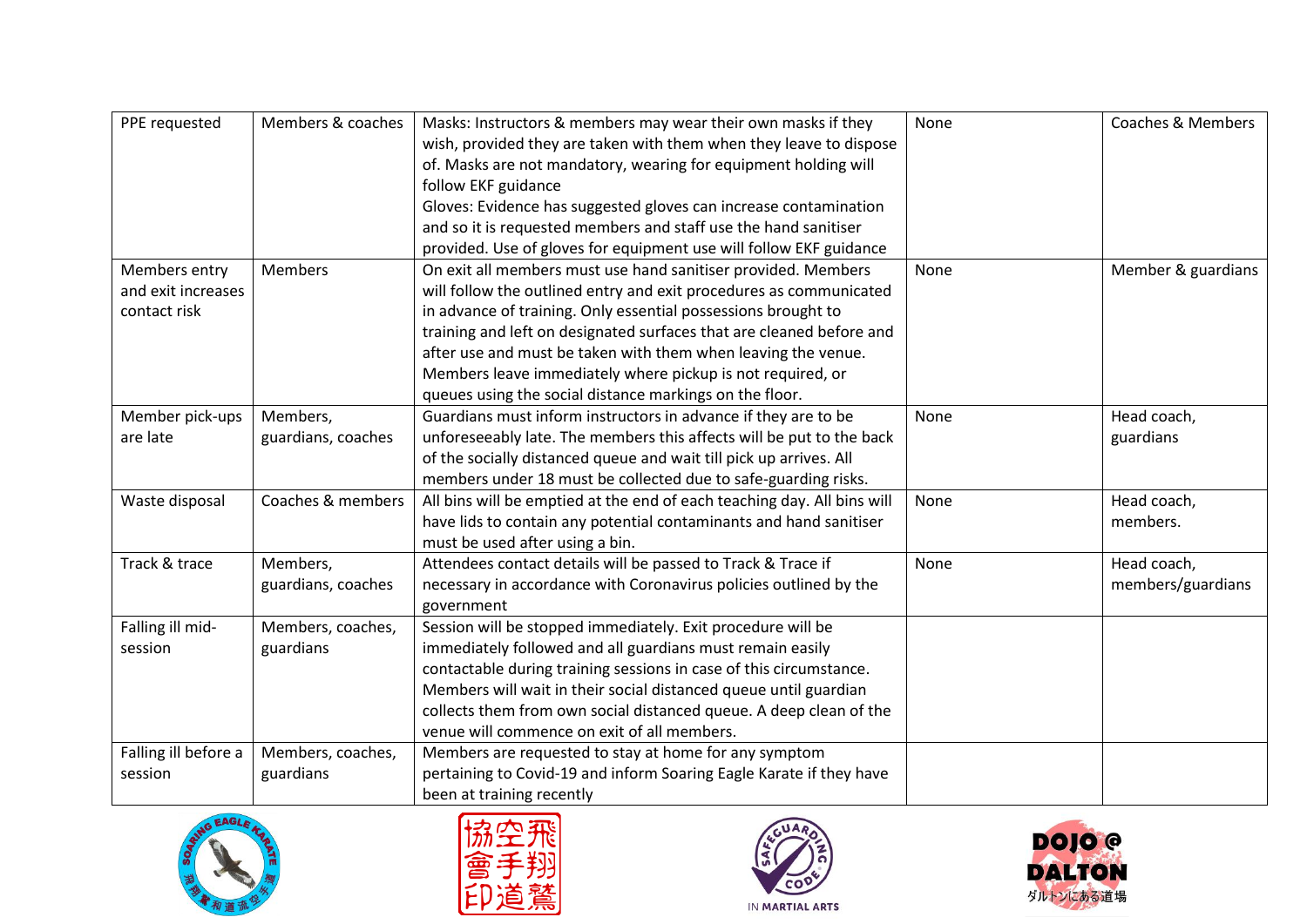| Falling ill after a | Members, coaches, | Members must not come to training and inform Soaring Eagle         |  |
|---------------------|-------------------|--------------------------------------------------------------------|--|
| session             | guardians         | Karate of any symptoms pertaining to Covid-19 if they have been in |  |
|                     |                   | training recently                                                  |  |
| Post session        | Coaches           | Review all guidance and procedures post session to make sure H&S   |  |
| reviews             |                   | operation can be adhered too and make any alterations as           |  |
|                     |                   | necessary to improve virus protection measures.                    |  |







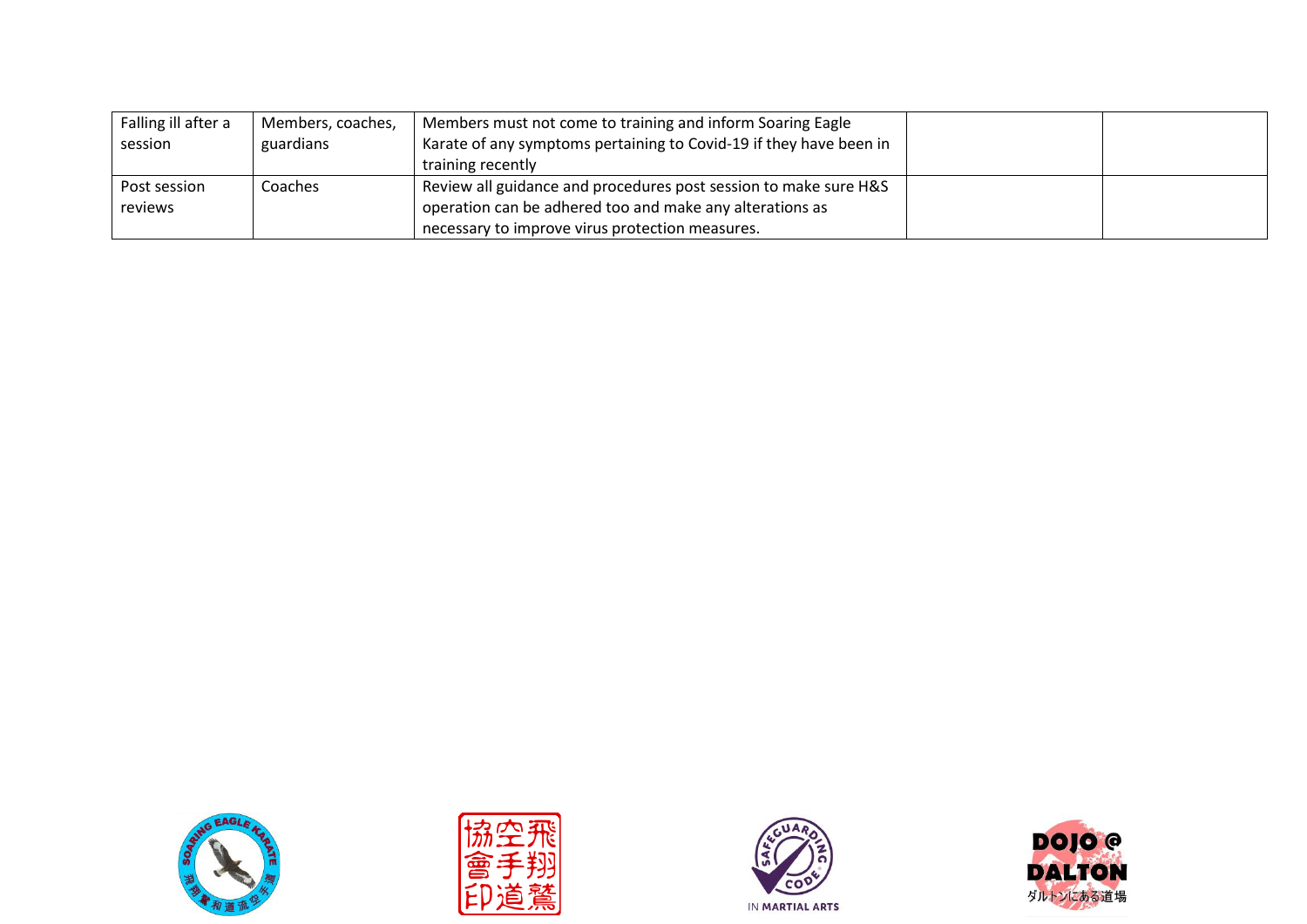| Soaring Eagle Karate Activity Specific Covid-19 Risk Assessment |                         |                                                                                                                                                                                                                                                                                  |                                                             |                                       |  |  |
|-----------------------------------------------------------------|-------------------------|----------------------------------------------------------------------------------------------------------------------------------------------------------------------------------------------------------------------------------------------------------------------------------|-------------------------------------------------------------|---------------------------------------|--|--|
| <b>Specific Activity</b>                                        | Who might be<br>harmed? | Is the risk adequately controlled?                                                                                                                                                                                                                                               | What further action is<br>necessary to control<br>the risk? | Who is responsible for those actions? |  |  |
| Warm up / Cool<br>down activities                               | <b>Members</b>          | U18s training to return to normal as per Step 2 of the<br>government pathway - in line with Phase 2 guidance<br>of the Combat Sport Framework<br>Adults training will be limited to open mat sessions,<br>with individual training with NO COACHING and NO<br>PARTNER/GROUP WORK | None                                                        | <b>Members &amp; Coaches</b>          |  |  |
| Kumite<br>techniques                                            | <b>Members</b>          | U18s to return to kumite training with contact.<br>Adults can only practice techniques individually                                                                                                                                                                              |                                                             | <b>Members &amp; Coaches</b>          |  |  |
| Kata (Forms)                                                    | <b>Members</b>          | Kata will be performed in individuals designated<br>training area. If performed with another person this<br>will only be in timing and distance will still be<br>maintained by individual training areas.                                                                        | None                                                        | <b>Members &amp; Coaches</b>          |  |  |
| Sparring                                                        | <b>Members</b>          | Kumite is a partner activity and is not currently<br>permitted.                                                                                                                                                                                                                  | None                                                        | <b>Members &amp; Coaches</b>          |  |  |
| 1 Step Sparring<br>(Practical<br>techniques)                    | <b>Members</b>          | U18s training to return to normal as per Step 2 of the<br>government pathway - in line with Phase 2 guidance<br>of the Combat Sport Framework<br>Adults training will be limited to open mat sessions,<br>with individual training with NO COACHING and NO<br>PARTNER/GROUP WORK | None                                                        | Members & Coaches                     |  |  |
| Pad striking<br>(Paddles, focus<br>mitts, shields<br>etc.)      | <b>Members</b>          | U18s training to return to normal as per Step 2 of the<br>government pathway - in line with Phase 2 guidance<br>of the Combat Sport Framework                                                                                                                                    | None                                                        | <b>Members &amp; Coaches</b>          |  |  |







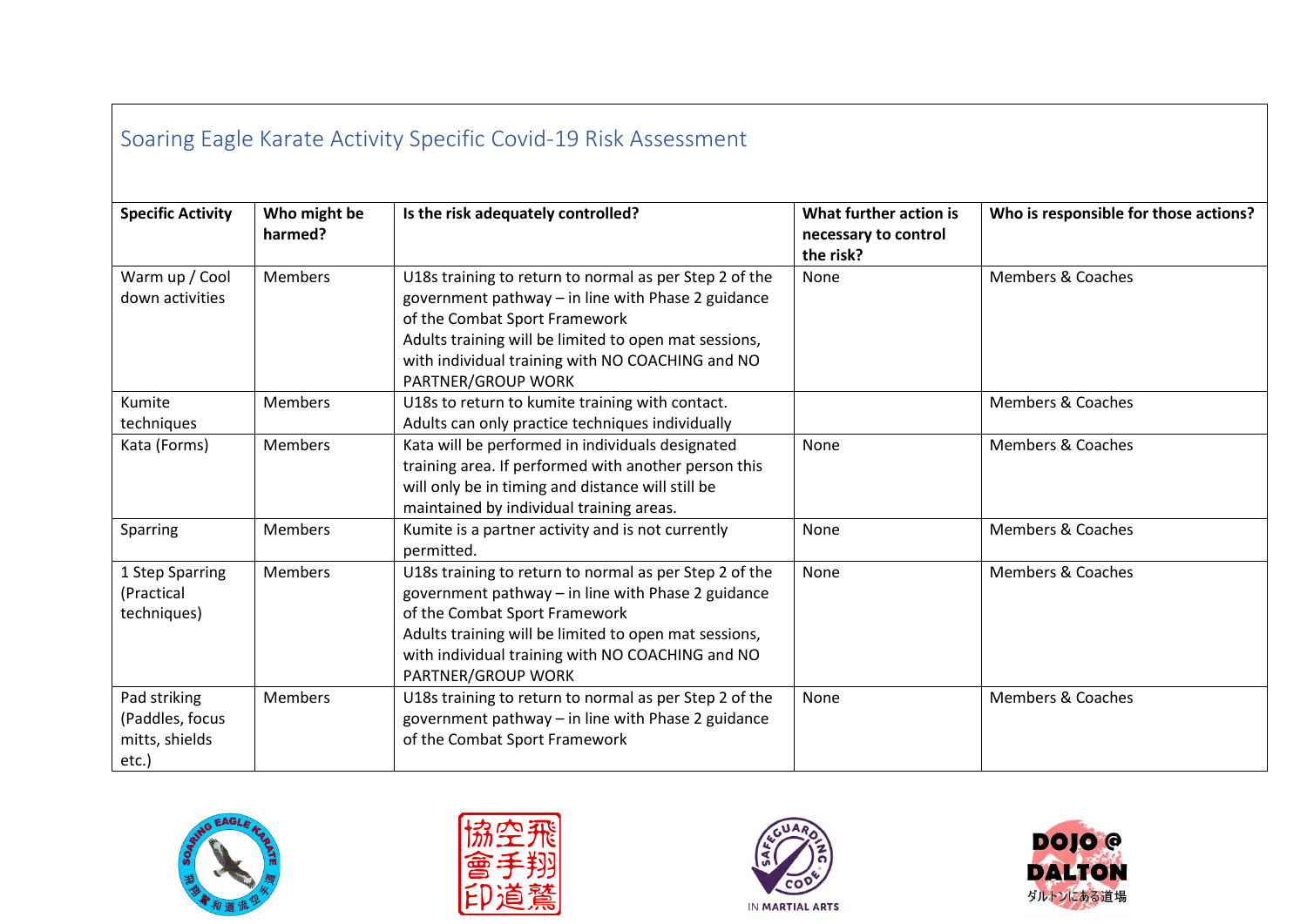|                                                            |                | Adults training will be limited to open mat sessions,<br>with individual training with NO COACHING and NO<br>PARTNER/GROUP WORK                                                                                                                                                                                                                                                                                                                                                                                                                                                                                                                                                                                                                                                                                                                                       |      |                              |
|------------------------------------------------------------|----------------|-----------------------------------------------------------------------------------------------------------------------------------------------------------------------------------------------------------------------------------------------------------------------------------------------------------------------------------------------------------------------------------------------------------------------------------------------------------------------------------------------------------------------------------------------------------------------------------------------------------------------------------------------------------------------------------------------------------------------------------------------------------------------------------------------------------------------------------------------------------------------|------|------------------------------|
| Use of<br>hanging/Free<br>standing punch<br><b>Bags</b>    | <b>Members</b> | Membership for adults allows for one person to use<br>each piece of equipment individually while maintain<br>social distance. Impact can be practiced without the<br>need for another person to hold equipment.<br>Equipment to be cleaned by individual after use                                                                                                                                                                                                                                                                                                                                                                                                                                                                                                                                                                                                    | None | <b>Members &amp; Coaches</b> |
| Training clothing                                          | <b>Members</b> | Members should arrive ready to train wearing their<br>own clean gi (long sleeves and trousers). Where this is<br>not available loose sports clothing can be used but<br>must be full length trousers and t-shirts to minimise<br>skin contact.                                                                                                                                                                                                                                                                                                                                                                                                                                                                                                                                                                                                                        | None | Members & Coaches            |
| Social Distancing,<br>training &<br>teaching<br>guidelines |                | Class times have been restructured to allow members<br>to train while maintaining distance from other<br>members. Members who train from the same<br>household must train in the same session to minimise<br>contact. All classes will be 60 minutes long with 15<br>minutes between for exiting and entrance procedure<br>and cleaning between sessions.<br>Coaches will be unable to provide haptic feedback to<br>correct techniques. Only verbal corrections can be<br>given.<br>Session are to be pre-booked only to minimise number<br>of people training. Tuesday & Wednesday sessions are<br>U18s only until Step 3 of government pathway.<br>Mondays remain adult only. Students initially should<br>only attend one all ages session a week until further<br>notice and members are familiar with<br>guidelines/procedures. Adult sessions are not included | Non  | <b>Members &amp; Coaches</b> |







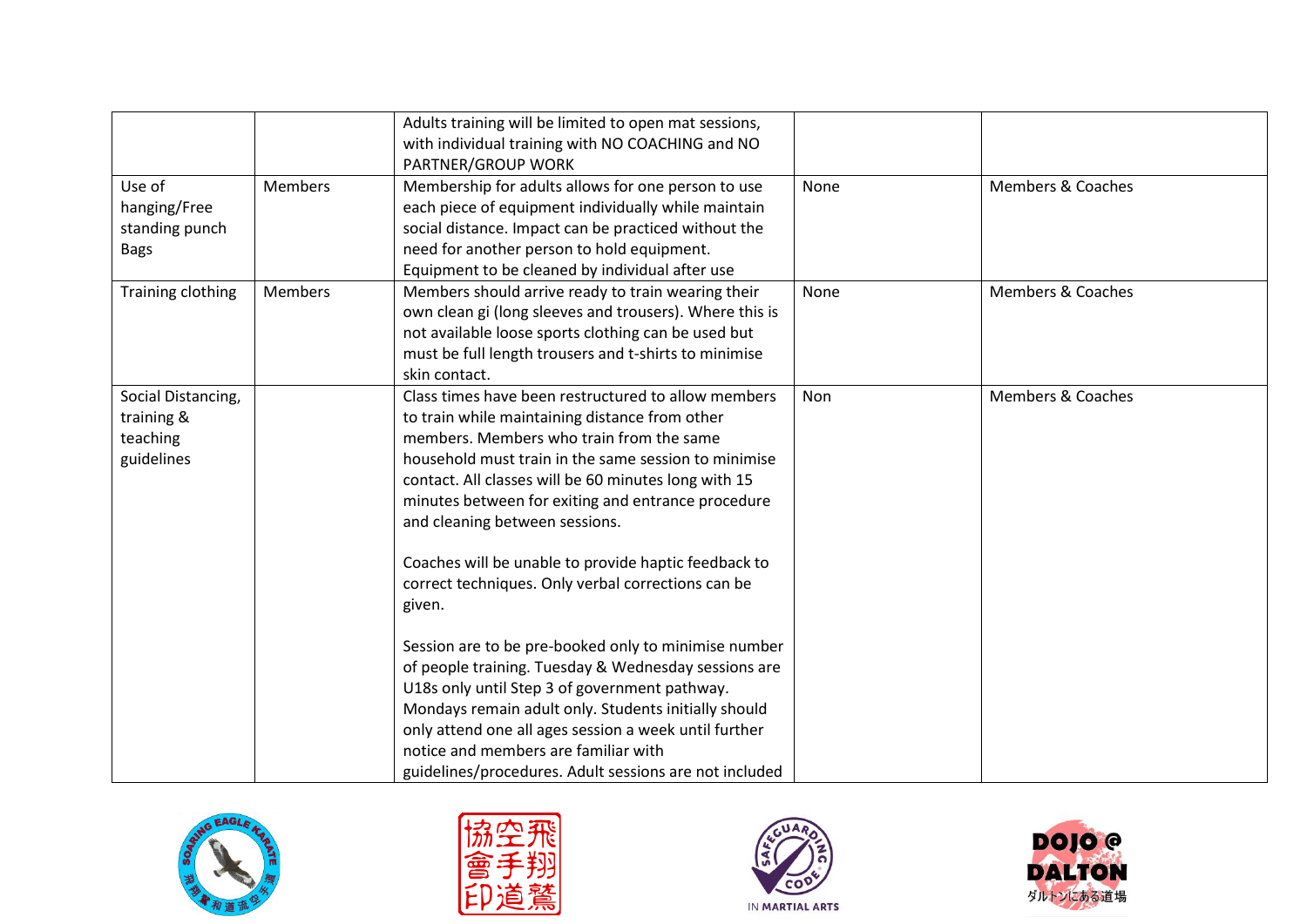|                  |                | due to more concise entry and exit procedures and<br>fewer adult members.                                                                                                                                                                                                                                                                                                                                                                                                                                |      |                   |
|------------------|----------------|----------------------------------------------------------------------------------------------------------------------------------------------------------------------------------------------------------------------------------------------------------------------------------------------------------------------------------------------------------------------------------------------------------------------------------------------------------------------------------------------------------|------|-------------------|
| General guidance | <b>Members</b> | All activities will be carried out in line with government<br>guidance issued on the 08/04/2021<br>https://www.gov.uk/guidance/coronavirus-covid-19-<br>grassroots-sports-guidance-for-safe-provision-<br>including-team-sport-contact-combat-sport-and-<br>organised-sport-events#all-sports-and-physical-<br>activity-guidance-and-key-considerations<br>All sport specific activities will also be carried out in<br>line with the issued guidance of the English Karate<br>Federation (EKF) guidance | None | Members & Coaches |
|                  |                |                                                                                                                                                                                                                                                                                                                                                                                                                                                                                                          |      |                   |







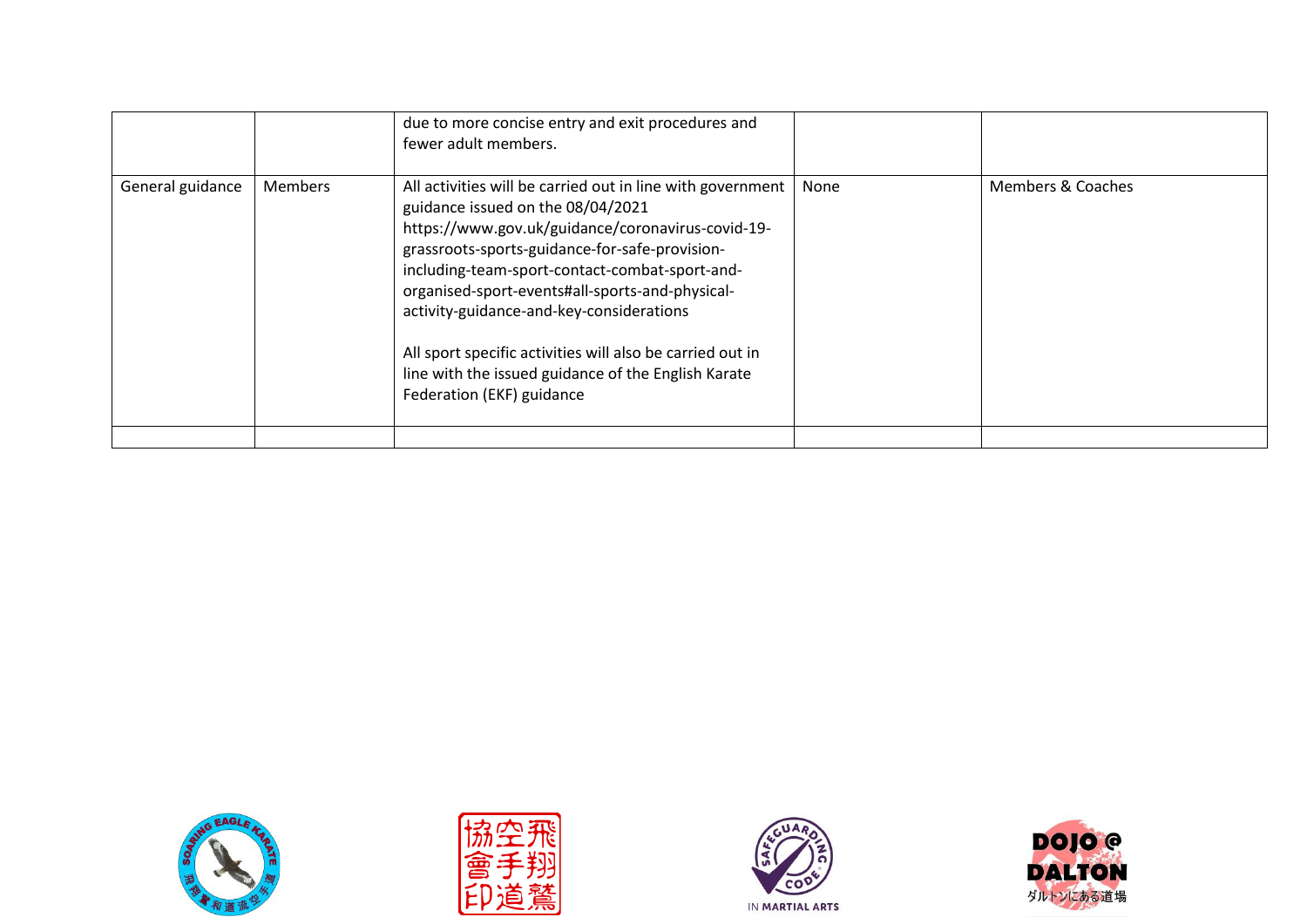| Soaring Eagle Karate Building Covid-19 Risk Assessment |                                    |                                                                                                                                                                                                                                                                                                                                                                                                                                                                                                                                                                                                                                                                                                                                                                                                                                             |                                                             |                                                          |  |
|--------------------------------------------------------|------------------------------------|---------------------------------------------------------------------------------------------------------------------------------------------------------------------------------------------------------------------------------------------------------------------------------------------------------------------------------------------------------------------------------------------------------------------------------------------------------------------------------------------------------------------------------------------------------------------------------------------------------------------------------------------------------------------------------------------------------------------------------------------------------------------------------------------------------------------------------------------|-------------------------------------------------------------|----------------------------------------------------------|--|
| <b>Hazard</b>                                          | Who might be<br>harmed?            | Is the risk adequately controlled?                                                                                                                                                                                                                                                                                                                                                                                                                                                                                                                                                                                                                                                                                                                                                                                                          | What further action is<br>necessary to control<br>the risk? | Who is responsible for<br>those actions?                 |  |
| Lack of Covid-19<br>hygiene<br>provisions              | Members,<br>guardians,<br>coaches  | Hand sanitising stations have been installed and clearly<br>signposted.<br>Procedures outlined on usage of hand sanitising - before and<br>after entry to building and training area, after use of toilet<br>facilities, after touching personal effects.<br>Sanitising wipes are provided for use in toilet facilities to<br>wipe all touched surfaces. Hands must then be sanitised.<br>Surfaces will be cleaned by Soaring Eagle Karate coaches<br>$\bullet$<br>before and after training.<br>Any surfaces used to store personal effects will be cleaned<br>before and after use and only designated to one member at<br>a time.<br>All floor will be cleaned by the specialist floor cleaning<br>equipment before, and after each session.<br>Cleaning staff will attend to cleaning the dojo after each<br>group have used the venue. | None                                                        | Coaches<br>Members<br><b>Cleaning Staff</b><br>Guardians |  |
| Social distancing                                      | Members,<br>Guardians &<br>Coaches | Procedures for entry and exit to the building have been<br>$\bullet$<br>outlined by each specific organisation using the building and<br>communicated to members<br>Procedures outlined to reach the facilities from training area<br>to visit the toilet facilities<br>Maintaining a distance of at least 2m at all times when not<br>$\bullet$<br>training. Where this is not possible 1m+ can be used but for<br>nonactive movements and entry and exit procedures<br>(minimal contact time)                                                                                                                                                                                                                                                                                                                                             | None                                                        | Coaches, Members,<br>Guardians                           |  |







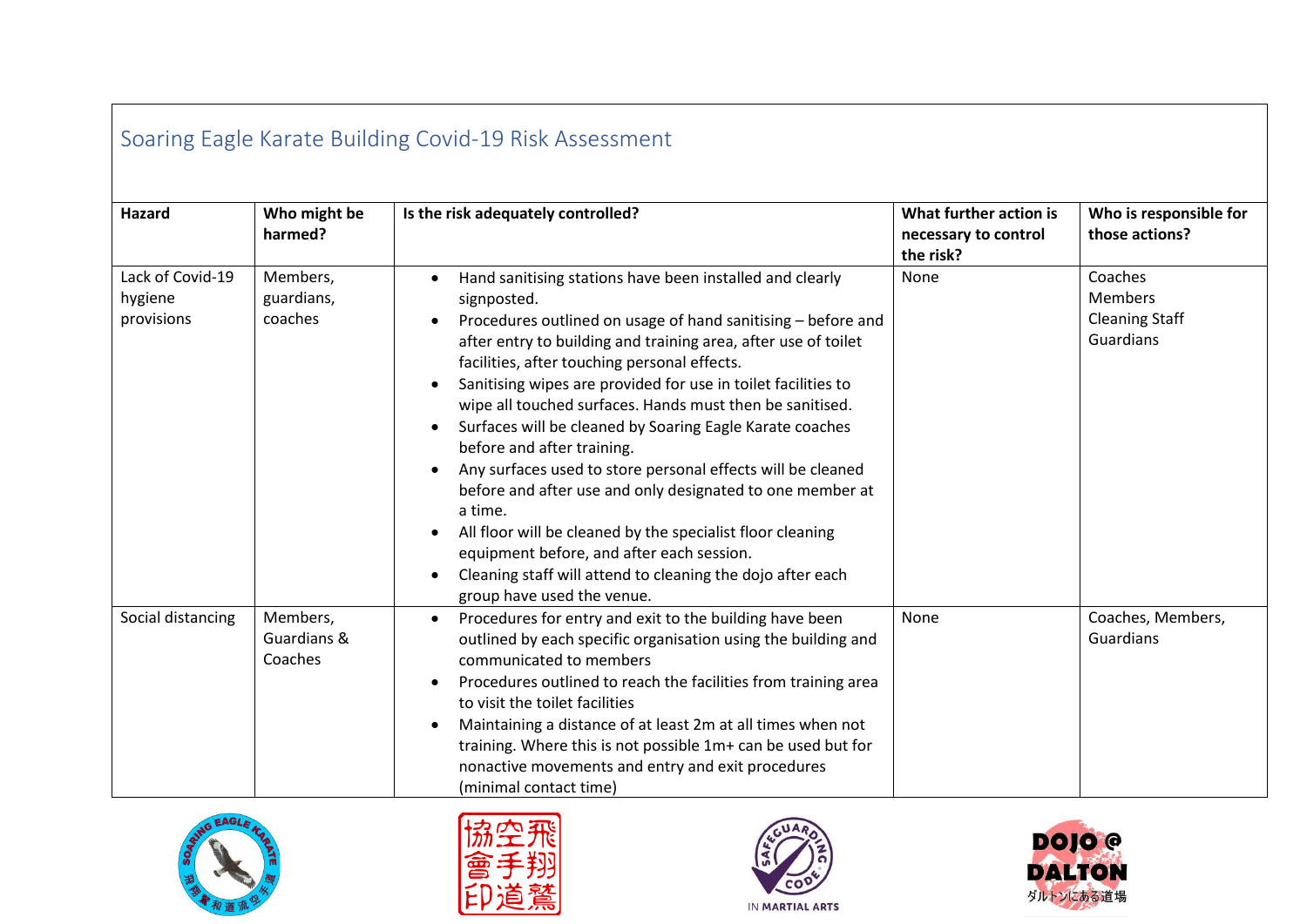|                                      |                                   | The unit will encompass no more than 20 people at one time<br>$\bullet$<br>maximum based on appropriate square footage of the unit if<br>social distancing can be maintained (Government guidance 1<br>person per 100 sqft. Total square footage of unit 2308 sqft.<br>Total 23 can be within the building but 20 chosen as an<br>appropriate safety measure)<br>Reception area is not closed for waiting and can now only be<br>used for drop off and pick up of members.                                                                                                                           |      |                              |
|--------------------------------------|-----------------------------------|------------------------------------------------------------------------------------------------------------------------------------------------------------------------------------------------------------------------------------------------------------------------------------------------------------------------------------------------------------------------------------------------------------------------------------------------------------------------------------------------------------------------------------------------------------------------------------------------------|------|------------------------------|
| Surface Usage                        | Members,<br>guardians,<br>coaches | Members must only bring essential items with them to<br>training. These will be kept on designated surfaces that will<br>be separated for individuals. There surfaces will be cleaned<br>before and after use.<br>Sitting will be minimised (where it is not possible due to<br>mobility to remove footwear when entering the matted<br>training area), and only using designated surfaces that can be<br>sanitised after use.<br>All other surfaces will be sanitised before and after sessions<br>in case of droplet transmission.<br>Any signs or notices will be laminated for ease of cleaning. | None | <b>Members &amp; Coaches</b> |
| Floor Usage                          | Members,<br>Coaches               | Any communications will be sent electronically.<br>Both the training area and indoor floor will be cleaned using<br>specialist floor cleaning equipment before and after all<br>sessions.<br>All members must exit the building before this can be done<br>to minimise droplet contaminations                                                                                                                                                                                                                                                                                                        | None | Coaches                      |
| Toilet/Changing<br><b>Facilities</b> | Members &<br>Coaches              | Use the hand sanitiser provided on exiting the training area<br>$\bullet$<br>Enter the bathroom to use the facilities.<br>Once finished wash hands using the correct handwashing<br>method (poster for reference displayed in facilities)<br>Then use sanitising wipes provided to wipe down all touched<br>surfaces including both inner and outer door handles.<br>Dispose of the wipe in the outer bin provided.                                                                                                                                                                                  |      |                              |